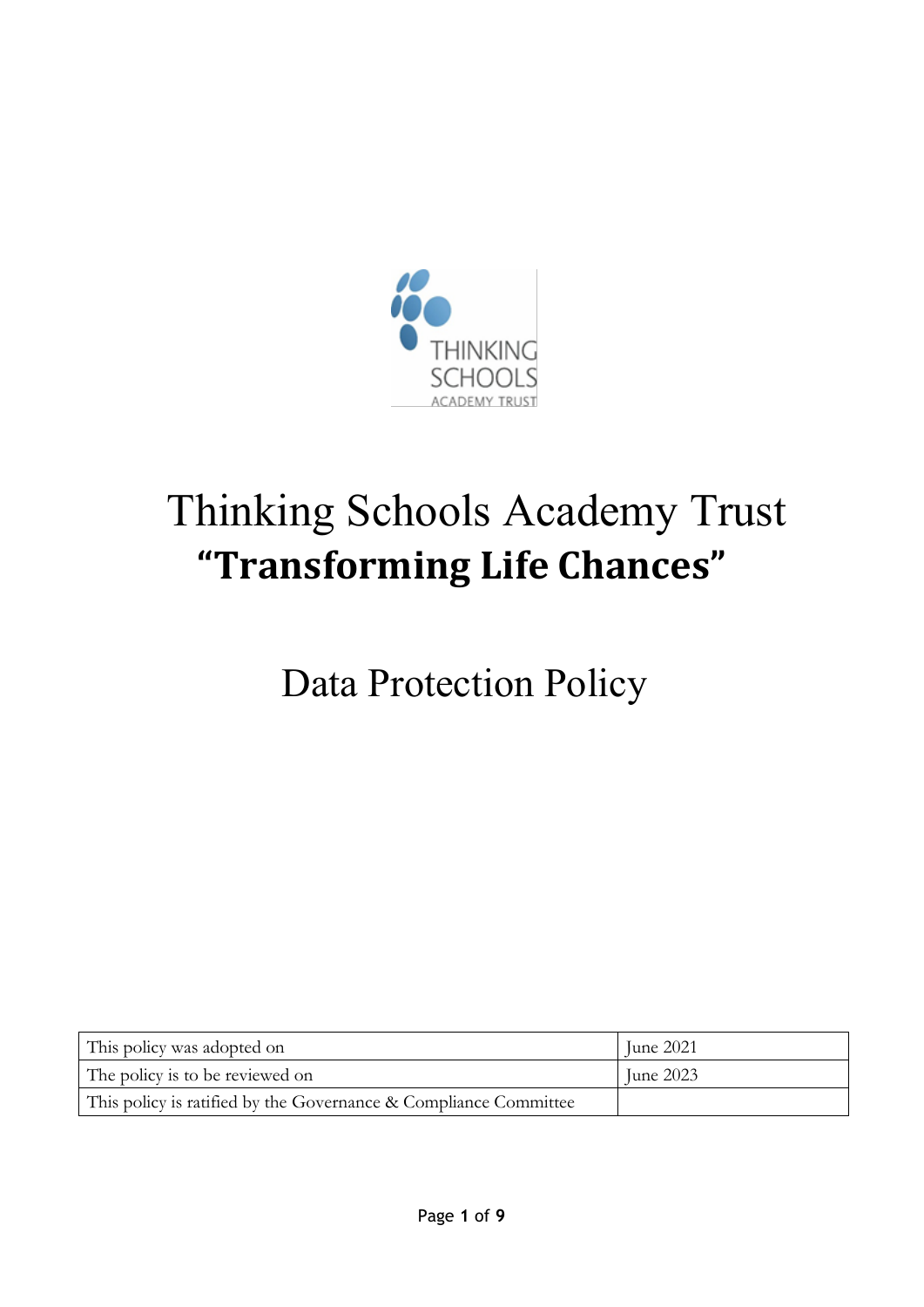## **1. Policy Statement**

- 1.1 Everyone has rights with regard to how their personal information about them is handled. During the course of our activities we will collect, store and otherwise process personal information about our pupils, pupils' families, staff, volunteers, contractors, suppliers and other third parties.
- 1.2 Thinking Schools Academy Trust are committed to meeting their legal obligations concerning data protection and confidentiality and to seeking to achieve best practice in relation to information governance.
- 1.3 Any breach of this or any other information governance policy will be taken seriously and may result in legal action being taken against the Academy, the Trust and/or the individual responsible for the breach.

# **2. Definitions**

- 2.1 "*The Trust*" means Thinking Schools Academy Trust and its trading subsidiaries
- 2.2 *"Data"* means Personal Data and Special Category Personal Data.
- 2.3 *"Data Controller"* is the organisation which determines the purposes for which, and the manner in which, any personal data is processed. They are responsible for establishing practices and policies in line with Data Protection Legislation. "*Data Subject*" means all living individuals about whom the Academy holds Data. A Data Subject need not be a UK national or resident. All Data Subjects have legal rights in respect of their Data and the information that the Academy holds about them.
- 2.4 *"Data Processor*" means any person who, or organisation which, processes Data on behalf of the Data Controller including contractors, and suppliers and any third party whose work involves accessing or otherwise using Data held by the Academy. Data Processors have a duty to protect the information they process for and on behalf of the Academy by following this and other Academy information governance policies at all times.
- 2.5 "*Data Protection Legislation*" means the UK-General Data Protection Regulation (UKGDPR) and the Data Protection Act 2018.
- 2.6 "*Personal Data*" means any information relating to an identified or identifiable natural person (a data subject); an identifiable natural person is one who can be identified, directly or indirectly, in particular by reference to an identifier such as a name, an identification number, location data, an online identifier or to one or more factors specific to the physical, physiological, genetic, mental, economic, cultural or social identity of that natural person.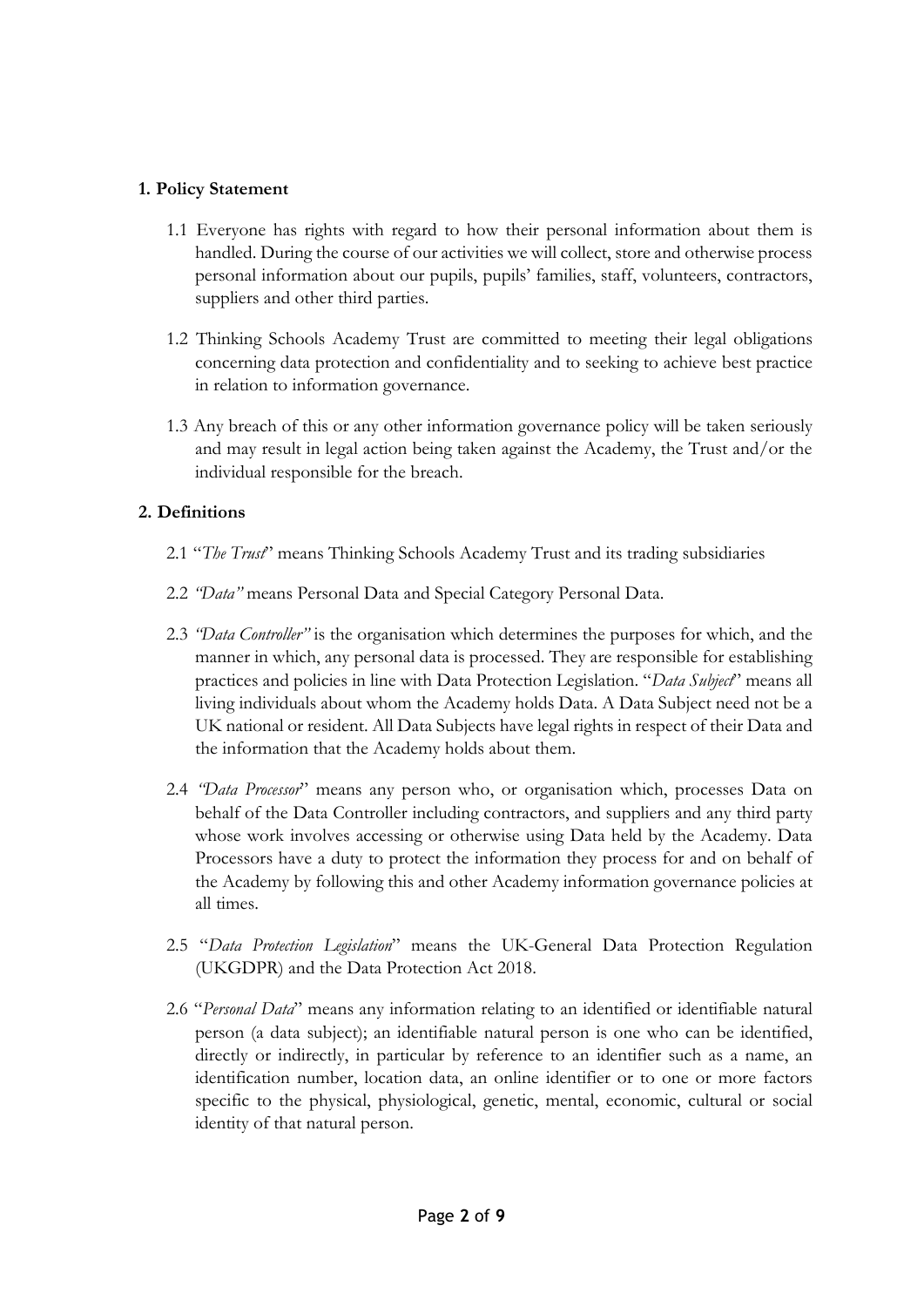- 2.7 "*Processing*" means any activity that involves use of the data. It includes obtaining, recording or holding the data, or carrying out any operation or set of operations on the data such as collection, recording, organisation, structuring, storage, adaptation or alteration, retrieval, consultation, use, disclosure by transmission, dissemination or otherwise making available, alignment or combination, restriction, erasure or destruction. Processing also includes transferring personal data to third parties. "*Special Category Personal Data*" means information about a person's racial or ethnic origin, political opinions, religious or philosophical beliefs, trade union membership, physical or mental health or condition or sexual life, or genetic or biometric data.
- 2.8 "*Social Media"* means websites and applications that enable users to create and share content or to participate in social networking including Facebook, LinkedIn, Twitter, Google+, and all other social networking sites, internet postings and blogs. It applies to use of Social Media for Academy purposes as well as personal use that may affect the Academy in any way.
- 2.9 "*Subject Access Request*" ("SAR") means a request by an individual to the Trust or the Academy pursuant to Article 15 of the UK-GDPR.

# **3. Data Protection Officer**

- 3.1 The Trust and its Academies are required to appoint a Data Protection Officer ("DPO").
- 3.2 The DPO for the Trust is Mr Lee Miller who can be contacted on privacy@tsatrust.org.uk
- 3.3 The DPO is responsible for ensuring compliance with the Data Protection Legislation and with this and other information governance policies. Any questions about the operation of this or any other information governance policies should be referred in the first instance to the DPO.
- 3.4 The DPO is also the central point of contact for all data subjects and others in relation to matters of data protection.

## **4. Data Protection Principles**

- 4.1 Anyone Processing Data must comply with the data protection principles. These provide that Data must be:
	- i. Processed fairly and lawfully and in a transparent manner in relation to the data subject;
	- ii. Collected for specified, lawful purposes and not further processed in a way which is not incompatible with those purposes;
	- iii. Adequate, relevant and limited to what is necessary in relation to the purposes for which they are processed;
	- iv. Accurate and, where necessary, kept up to date;
	- v. Not kept in an identifiable form for longer than is necessary for the purpose; and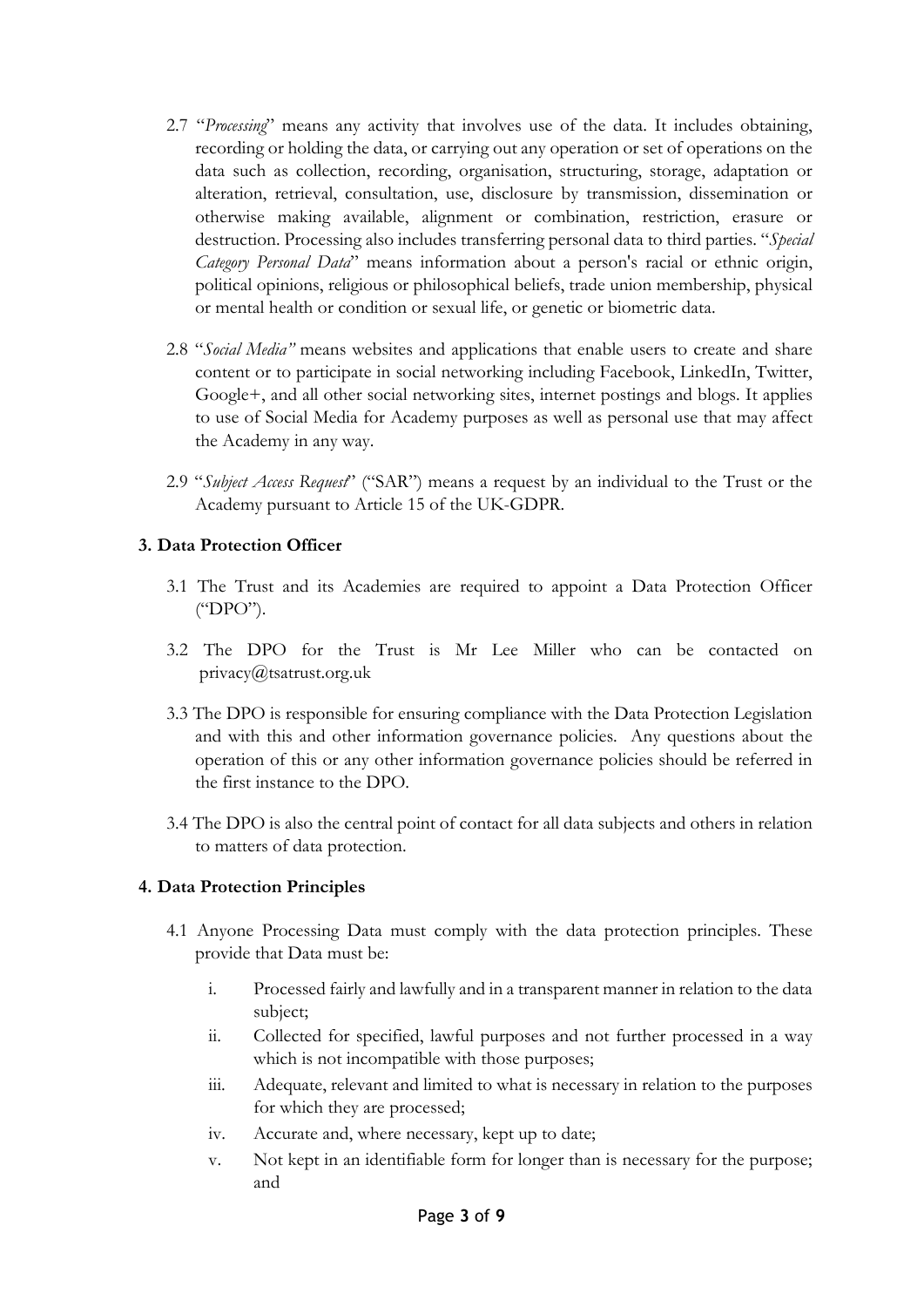- vi. Processed securely using appropriate technical and organisational measures.
- 4.2 Personal data must also be processed in accordance with data subjects' rights, and not transferred to people or organisations situated in other countries without adequate protection.
- 4.3 The Trust will comply with the data protection principles and the rights of Data Subjects in the Processing of any Data.

#### **5. Age Appropriate Design Notice Principles**

5.1 The Trust complies with the Age Appropriate Design Code (also known as The Children's Code) and the fifteen principles enshrined within it:

- 1. Best Interests of the child
- 2. DPIA
- 3. Age Appropriate application
- 4. Transparency
- 5. Detrimental use of Data
- 6. Policies and community standards
- 7. Default Settings
- 8. Data Minimisation
- 9. Data Sharing
- 10. Geolocation
- 11. Parental Controls
- 12. Profiling
- 13. Nudge Techniques
- 14. Connected Toys & Devices
- 15. Online tools

#### **6. Conditions for Processing Personal Data**

- 6.1 Personal Data can only be processed if at least one of the conditions for Processing in the Data Protection Legislation applies. We will normally Process Data on the basis of the following conditions:
	- 6.1.1 Where the Processing is necessary for the performance of a contract between us and the Data Subject, such as an employment contract;
	- 6.1.2 Where the Processing is necessary to comply with a legal obligation that we are subject to;
	- 6.1.3 Where the Processing is necessary for the performance of a task carried out in the public interest or in the exercise of our functions as set down by law;
	- 6.1.4 Where the Processing is necessary for the purposes of the legitimate interest pursued by the controller or by a third party, except where such interests are overridden by the interests of fundamental rights and freedoms of the data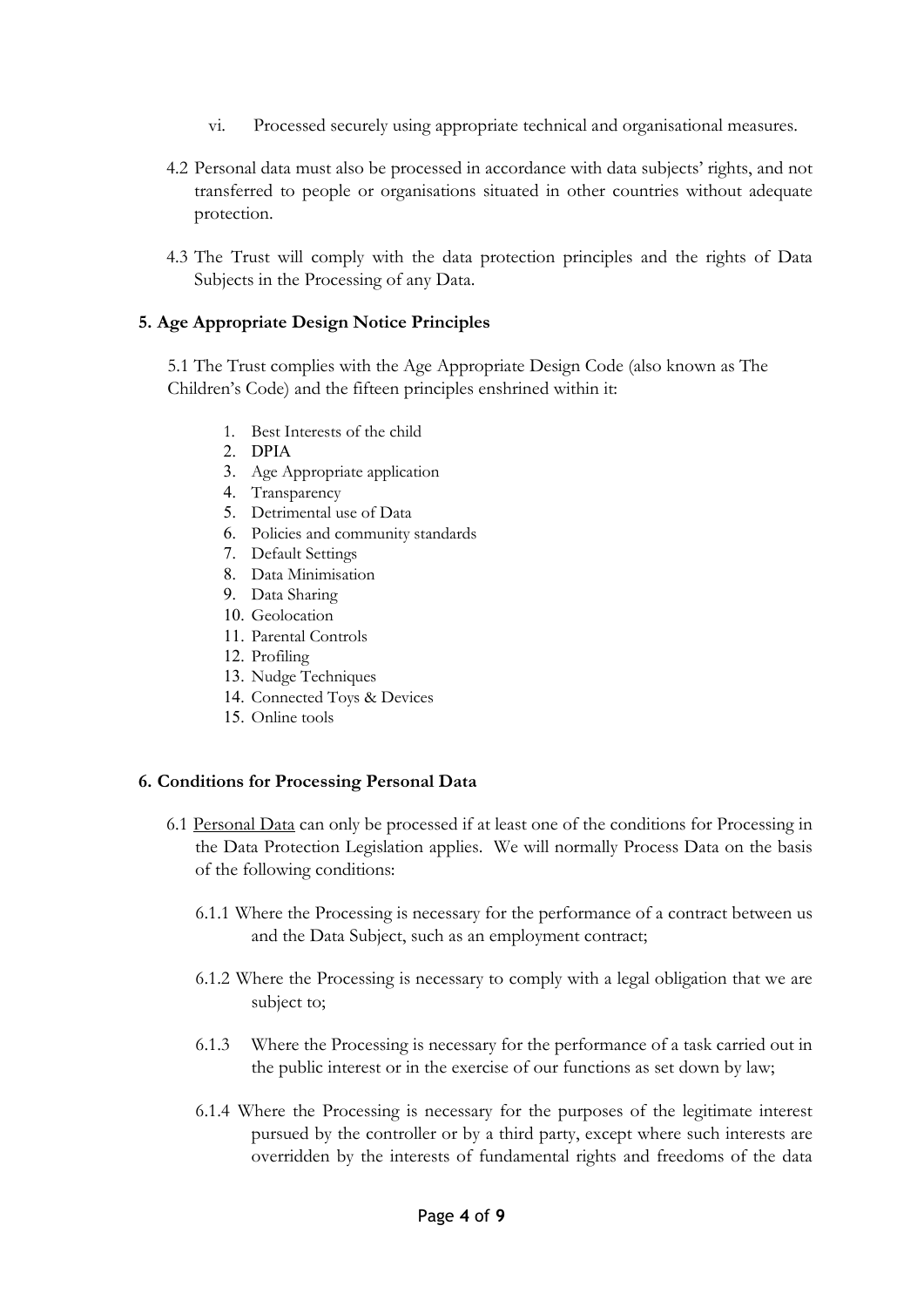subject which require protection of personal data, in particular where the subject is a child;

6.1.5 Where none of the above apply then we will usually seek the consent of the Data Subject to the Processing of their Data.

## **7. Conditions for Processing Special Category Personal Data**

- 7.1 Special Category Personal Data can only be processed where an additional condition for Processing applies. We will normally only Process Special Category Personal Data on the basis of the following conditions:
	- 7.1.1 Where the Processing is necessary for the purpose of carrying out our obligations or exercising our rights in relation to employment law, for example in relation to sickness absence;
	- 7.1.2 Where the Processing is necessary for reasons of substantial public interest on the basis of UK law, for example for the purposes of equality of opportunity and treatment;
	- 7.1.3 Where the Processing is necessary for health or social care purposes, for example in relation to pupils with medical conditions or disabilities; and
	- 7.1.4 Where none of the above apply then we will usually seek the consent of the Data Subject to the Processing of their Special Category Personal Data.

## **Vital Interests**

7.1.5 There may be circumstances where it is considered necessary to Process Data in order to protect the vital interests of a Data Subject. This might include medical emergencies where the Data Subject is not in a position to give consent

to the Processing. We believe that this will only occur in very specific and limited circumstances. In such circumstances we would usually seek to consult with the DPO in advance, although there may be emergency situations where this does not occur.

#### **Consent**

- 7.1.6 Where none of the other bases for Processing set out above apply then we must seek the consent of the Data Subject before processing any Data for any purpose.
- 7.1.7 There are strict legal requirements in relation to the form of consent that must be obtained from Data Subjects.
- 7.1.8 In relation to pupils in School Year 8 and below we will seek consent from an individual with parental responsibility for that pupil.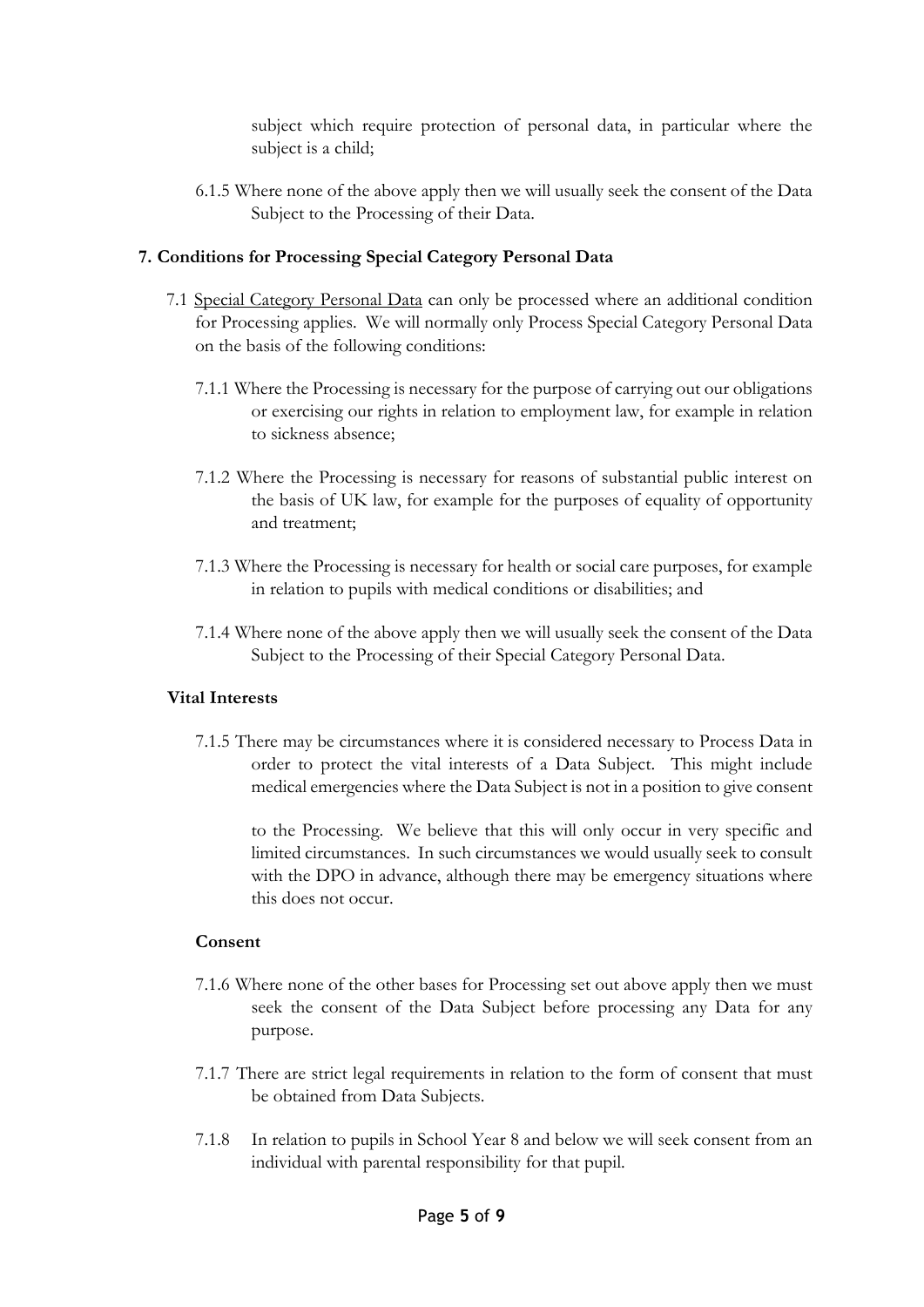- 7.1.9 We will generally seek consent directly from a pupil who is in School Year 9 and above, however we recognise that this may not be appropriate in certain circumstances and therefore may be required to seek consent from an individual with parental responsibility.
- 7.1.10 If consent is required then this form of consent will:
	- 7.1.10.1 Inform the Data Subject of exactly what we intend to do with their Data;
	- 7.1.10.2 Require them to positively confirm that they consent; and
	- 7.1.10.3 Inform the Data Subject of how they can withdraw their consent.
- 7.1.11 Any consent must be freely given, and we will not make the provision of any goods or services or other matter conditional on a Data Subject giving their consent.
- 7.1.12 A record must be kept of any consent, including how it was obtained and when.

### **8. Rights of Data Subjects**

- 8.1 Data will be processed in line with Data Subjects' rights.
- 8.2 Data Subject have a right to be informed about:
	- 8.2.1 Our identity and contact details as Data Controller and those of the DPO;
	- 8.2.2 The purpose or purposes and legal basis for which we intend to Process their Data;
	- 8.2.3 The types of third parties, if any, with which we will share or to which we will disclose their Data;
	- 8.2.4 Whether the Data will be transferred outside the UK and if so the safeguards in place;
	- 8.2.5 The period for which their Data will be stored;
	- 8.2.6 The existence of any automated decision making in the Processing of their Data along with the significance and envisaged consequences of the Processing and the right to object to such decision making; and
	- 8.2.7 The rights of the Data Subject to object to or limit Processing, request information, request deletion of information or lodge a complaint with the ICO.
- 8.3 Data Subjects also have a right to: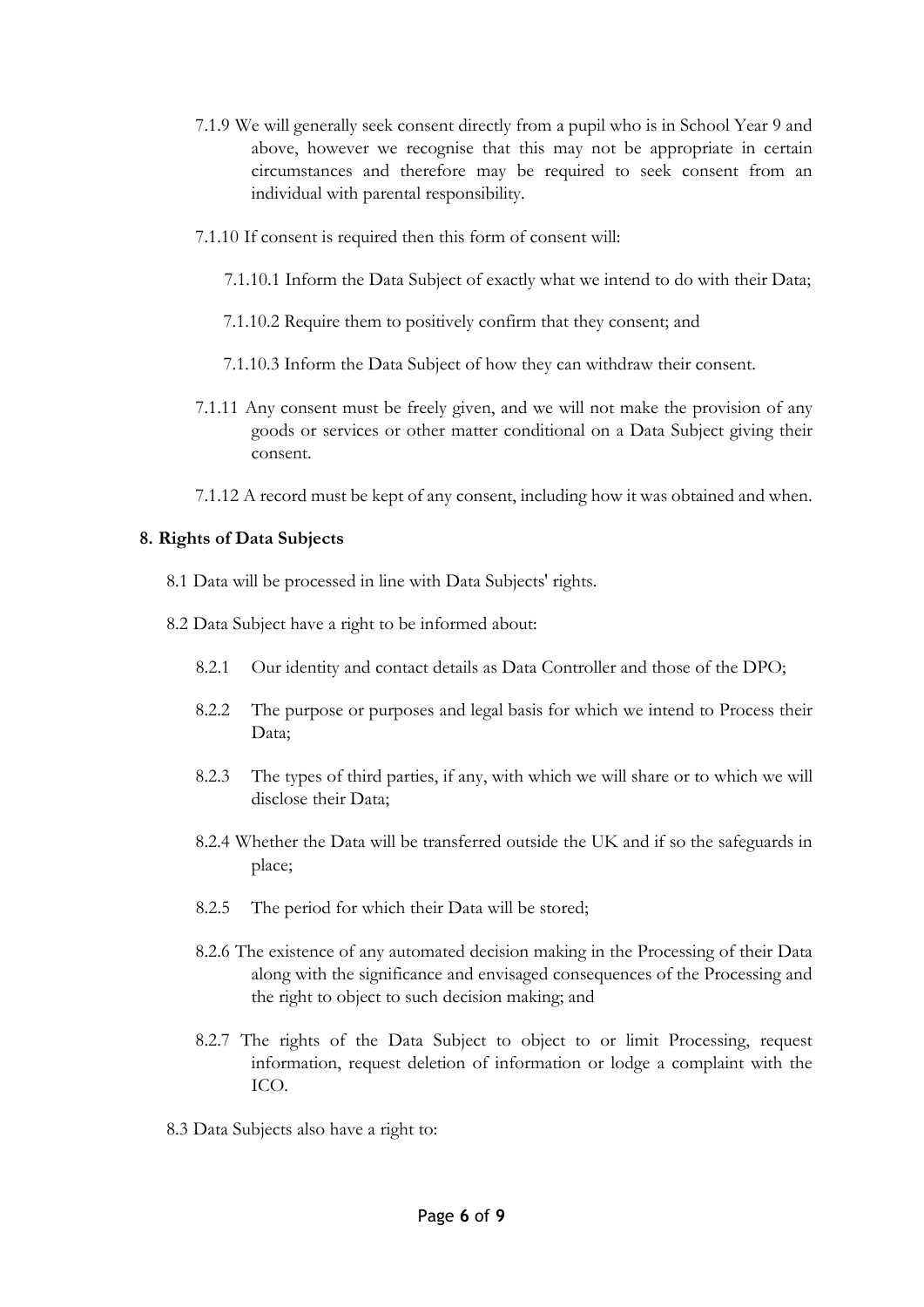- i. Request access to any Data held about them by a Data Controller (for further detail see our Subject Access Request Policy);
- ii. Object to the Processing of their Data, including the right to object to direct marketing;
- iii. Have inaccurate or incomplete Data about them rectified; iv. Restrict Processing of their Data;
- v. Have Data we hold about them erased;
- vi. Have their Data transferred; and
- vii. Object to the making of decisions about them by automated means.

# **9. Data Security**

- 9.1 We will ensure that appropriate security measures are taken against unlawful or unauthorised Processing of Data, and against the accidental loss of, or damage to, Data.
- 9.2 The Data Protection Legislation requires that we put in place procedures and technologies to maintain the security of all Data from the point of collection to the point of destruction.
- 9.3 Data may only be transferred to a third-party Data Processor if they agree to comply with those procedures and policies, or if they otherwise put in place adequate measures to our satisfaction. We will always ensure that appropriate measures are in place with any Data Processor which is complaint with Data Protection Legislation.
- 9.4 For further information on the types of data processors that information may be passed to please refer to our Privacy notice on the Trust and Academy websites.
- 9.5 For further information and details of the applicable security measures, please see the Information Security policy.

## **10. Sharing of Data**

- 10.1 We may share data we hold with other data controllers or data processors where we have a lawful basis for doing so.
- 10.2 We will share data with our suppliers or contractors to enable us to provide services to our staff and pupils – for example, IT companies. When doing this, we will:
	- a) Only appoint suppliers or contractors which can provide sufficient guarantees that they comply with data protection law
	- b) Only share data that the supplier or contractor needs to carry out their service
	- c) Only share data where we have a legal basis to do so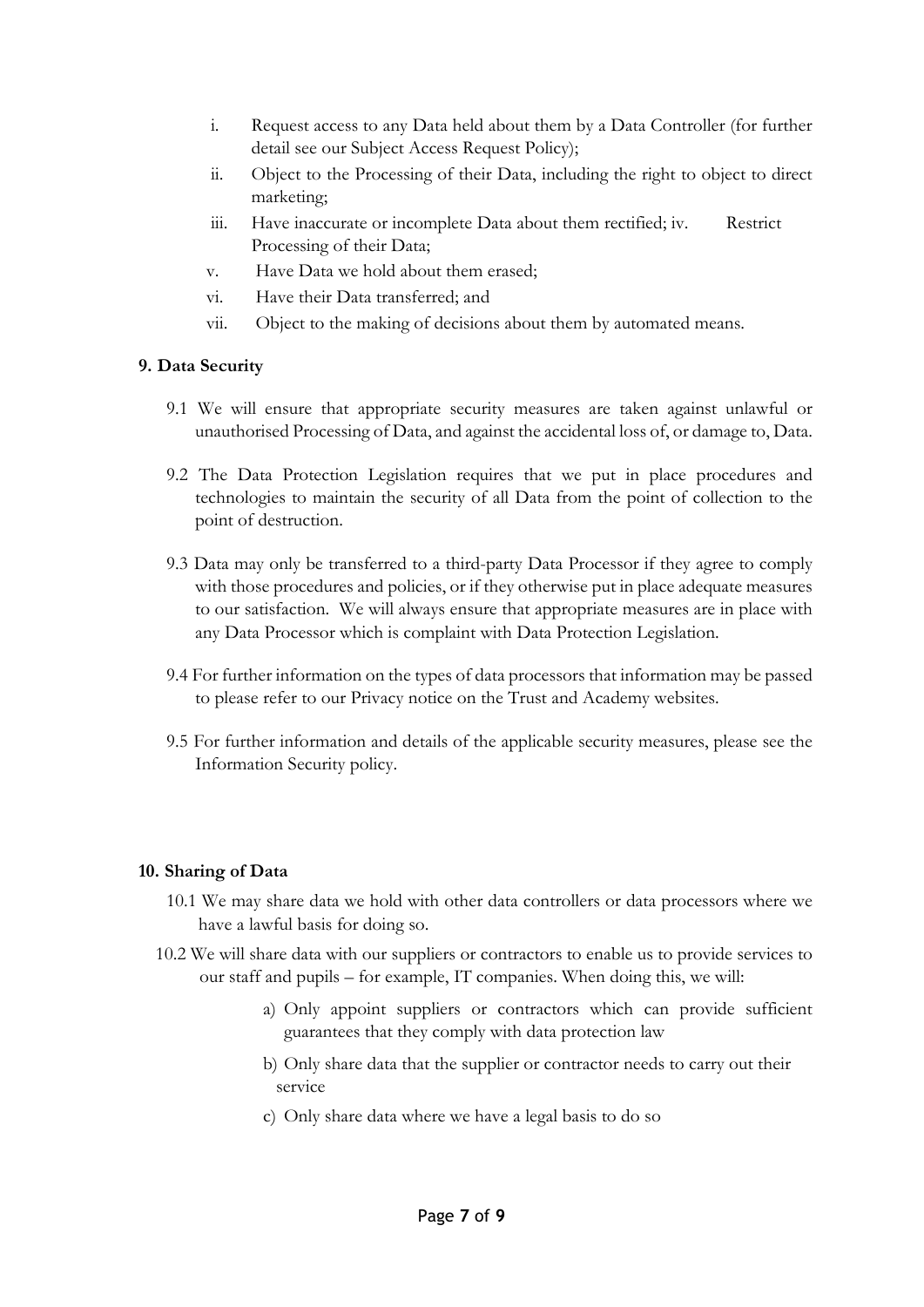- 10.3 For any new data processor appointed a Data Protection Impact Assessment (DPIA) will be completed to assess the processors compliance. Staff should contact the DPO for advice on completing a DPIA
- 10.4 We will share data with other agencies where we have a legal basis to do so, this includes child protection data in line with our legal obligations to keep children safe. Further information on the Trusts legal duties regarding the sharing of child protection data can be found within the Trust Safeguarding Policy.
- 10.5 Where we transfer personal data internationally, we will do so in accordance with data protection law.
- 10.6 Where a new processor or system is a website, application or online service being used by children within our trust the DPIA will assess their compliance against the age appropriate design code
- 10.7 Anyone who receives enquiries from third parties should be careful about disclosing any Data that we hold. In particular, they must:
	- i. Check the identity of the person making the enquiry and whether they are legally entitled to receive the information they have requested;
	- ii. Require that the third party put their request in writing so the third party's identity and entitlement to the information may be verified; iii. Refer to the DPO for assistance in difficult or unusual situations; and
- iv. Where providing information to a third party, do so in accordance with the data protection principles and the provisions of this Policy
- v. Only share with organisations on the approved data processors and data controllers list. If the requester is not listed on there, a DPIA must be completed

#### **11. Processing of Images**

- 11.1 As part of our regular activities we may take images and recording of individuals.
- 11.2 As an Academy and Trust we want to celebrate the achievements of our pupils and therefore may want to use images and videos of our pupils within promotional materials, or for publication in the media such as local, or even national, newspapers covering school events or achievements. We will seek the consent of pupils, or their